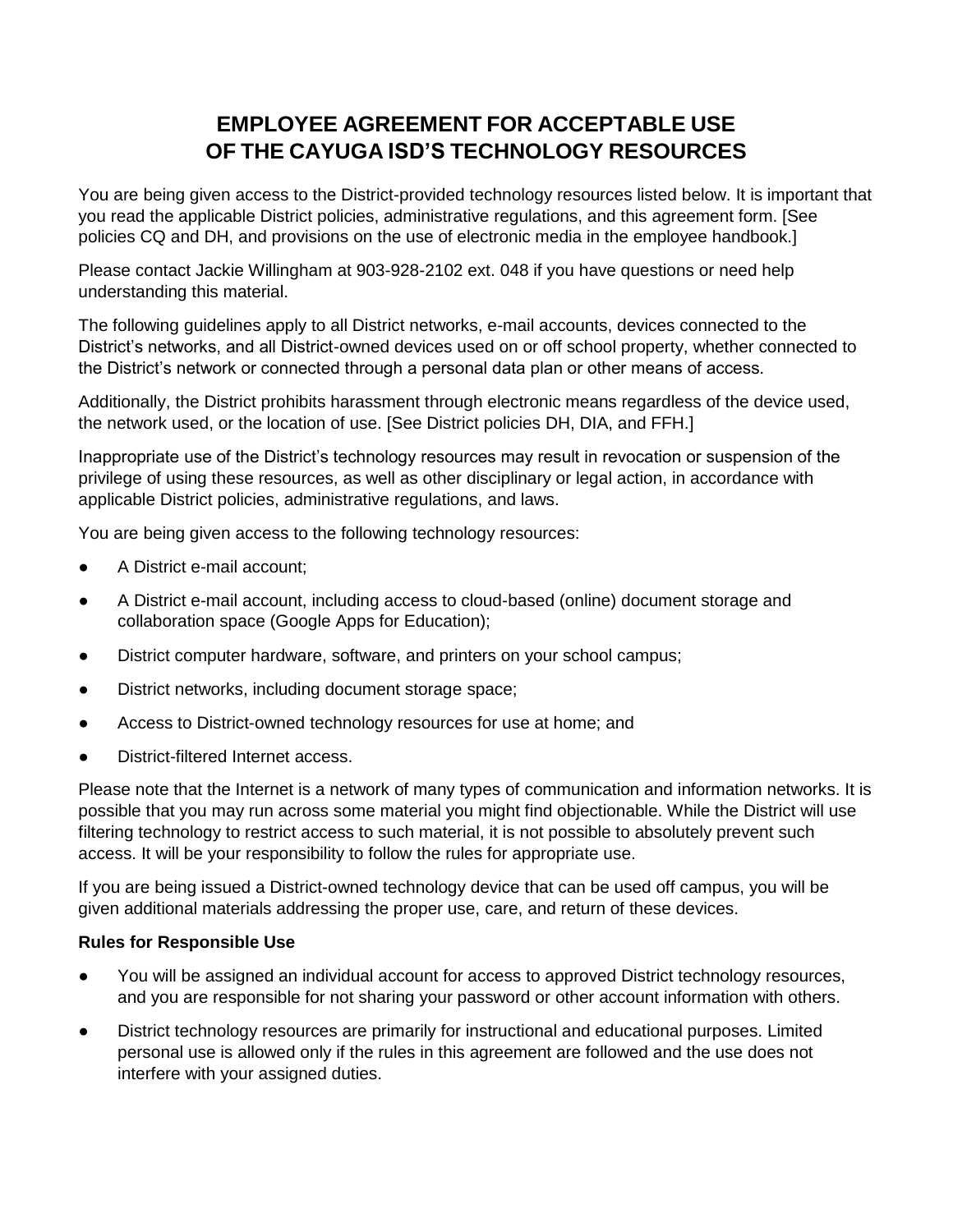- You must comply with the Public Information Act, the Family Educational Rights and Privacy Act (FERPA), and any other applicable law or policy regarding records retention and confidentiality of student and District records.
- You must maintain the confidentiality of health or personnel information concerning colleagues, unless disclosure serves lawful professional purposes or is required by law.
- Please remember that all communications sent through District e-mail accounts may be perceived as communications on behalf of the District. Consequently, all e-mails sent from District e-mail accounts are subject to the District's acceptable use policy, and an employee who violates the policy may be disciplined accordingly.
- When communicating through e-mail or other electronic means, you must use appropriate language and etiquette as you would when communicating face to face. Always be respectful.
- Only authorized District staff may communicate with District students through electronic means, including social media, e-mail, and text messaging. If you are unsure whether or not you are authorized to communicate with a student through electronic means, ask your supervisor. [See DH]
- Before use on a District device or for a District purpose, digital subscriptions, online learning resources, online applications, or any other program must be approved by the technology coordinator or principal. District staff should not accept the terms and conditions or sign user agreements on behalf of the District without preapproval.
- Copies of potentially sensitive or confidential District records should not be sent, viewed, or stored using an online application not approved by the District.
- You must immediately report any suspicious behavior or other misuse of technology to your supervisor or other campus administrator.
- You will be held responsible at all times for the proper use of your account, and the District may suspend or revoke your access if you violate the rules.

## **Inappropriate Use**

The following are examples of inappropriate use of technology resources:

- Using the resources for any illegal purpose, including threatening school safety;
- Accessing the resources to knowingly alter, damage, or delete District property or information, or to breach any other electronic equipment, network, or electronic communications system in violation of the law or District policy;
- Damaging electronic communication systems or electronic equipment, including knowingly or intentionally introducing a virus to a device or network, or not taking proper security steps to prevent a device or network from becoming vulnerable;
- Disabling or attempting to disable or bypass any Internet filtering device;
- Encrypting communications to avoid security review;
- Using someone's account without permission;
- Pretending to be someone else when posting, transmitting, or receiving messages;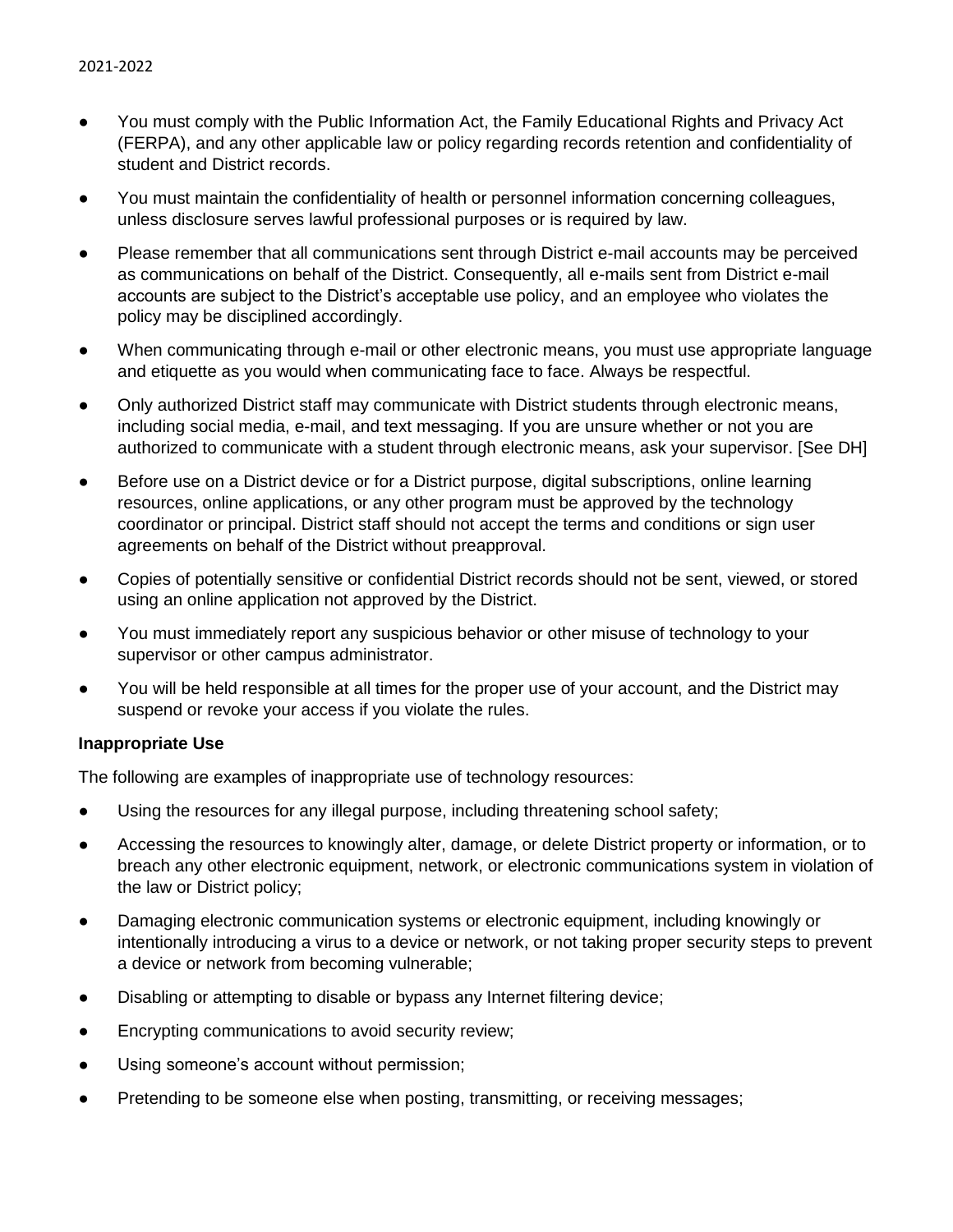- Attempting to read, delete, copy, modify, or interfere with another user's posting, transmission, or receipt of electronic media;
- Using resources to engage in conduct that harasses others;
- Sending, posting, or possessing materials that are abusive, obscene, pornographic, sexually oriented, threatening, harassing, damaging to another's reputation, or illegal, including material that constitutes prohibited harassment and "sexting";
- Using inappropriate language such as cursing, vulgarity, ethnic or racial slurs, and any other inflammatory language;
- Violating others' intellectual property rights, including downloading or using copyrighted information without permission from the copyright holder;
- Posting or transmitting pictures of students without obtaining prior permission from all individuals depicted or from parents of depicted students who are under the age of 18;
- Wasting school resources through improper use of the District's technology resources, including sending spam; and
- Gaining unauthorized access to restricted information or resources.

### **Consequences for Inappropriate Use**

The following are possible consequences of inappropriate use of technology resources:

- Suspension of access to the District's technology resources;
- Revocation of the account; or
- Other disciplinary or legal action in accordance with the District's policies and applicable laws.

#### **Reporting Violations**

- You must immediately report to the technology coordinator any known violation of the District's applicable policies, Internet safety plan, or acceptable use guidelines.
- You must report requests for personally identifiable information, as well as any content or communication that is abusive, obscene, pornographic, sexually oriented, threatening, harassing, damaging to another's reputation, or illegal to the technology coordinator.

## **Return of Technology Resources and Records**

- Upon leaving employment, or upon request from the Superintendent, you must return any Districtowned equipment or resources in your possession.
- You must also return any records, written or electronic, to the District for records retention if you have reason to believe you are retaining the sole copy of a record subject to records retention requirements. You must destroy (delete or shred) any other confidential records remaining in your possession.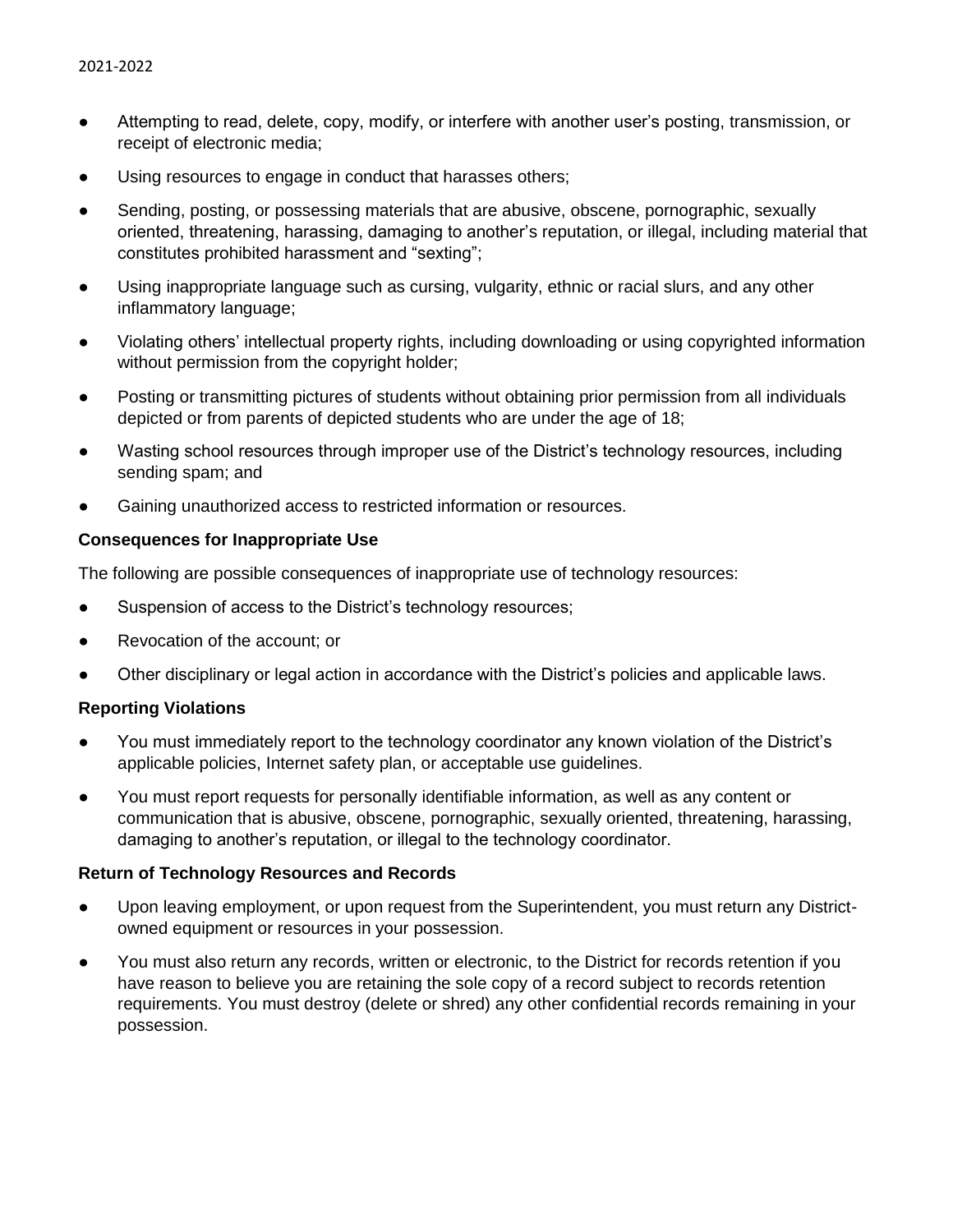## **Disclaimer**

The District's technology resources are provided on an "as is, as available" basis. Cayuga Independent School District does not warrant that the functions or services performed by, or that information or software contained on, the system will meet the system user's requirements, or that the system will be uninterrupted or error-free, or that defects will be corrected. Opinions, advice, services, and all other information expressed by system users, information providers, service providers or other third party individuals in the system that are those of the providers and not the District. The District shall not be liable for users' inappropriate use of electronic communication resources or violations of copyright restrictions or costs incurred by users. The user agrees that this limitation is intended to and does release the district from any claims, damages, or losses that may occur out of the use of this system. This District will cooperate fully with local, state, or federal officials in any investigation concerning or relating to the misuses of the District's technology resources.